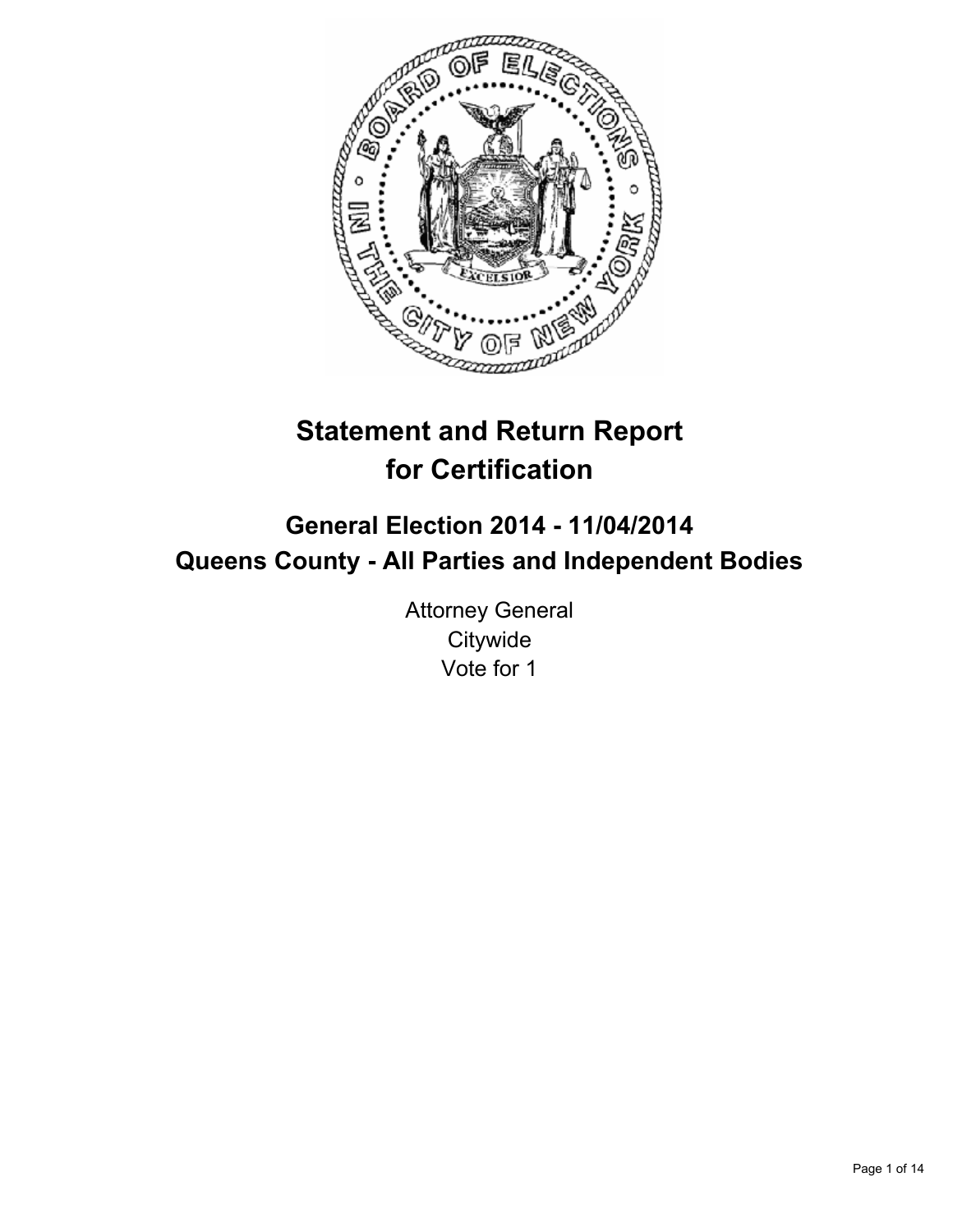

| PUBLIC COUNTER                                           | 16,619 |
|----------------------------------------------------------|--------|
| <b>EMERGENCY</b>                                         | 1      |
| ABSENTEE/MILITARY                                        | 799    |
| <b>FEDERAL</b>                                           | 65     |
| <b>SPECIAL PRESIDENTIAL</b>                              | 0      |
| <b>AFFIDAVIT</b>                                         | 213    |
| <b>Total Ballots</b>                                     | 17,697 |
| Less - Inapplicable Federal/Special Presidential Ballots | (65)   |
| <b>Total Applicable Ballots</b>                          | 17,632 |
| ERIC T. SCHNEIDERMAN (DEMOCRATIC)                        | 8,908  |
| JOHN CAHILL (REPUBLICAN)                                 | 5,206  |
| JOHN CAHILL (CONSERVATIVE/STOPCOMMONCORE)                | 1,350  |
| ERIC T. SCHNEIDERMAN (WORKING FAMILIES)                  | 563    |
| ERIC T. SCHNEIDERMAN (INDEPENDENCE/WOMEN'S EQUALITY)     | 342    |
| RAMON JIMENEZ (GREEN)                                    | 253    |
| CARL E. PERSON (LIBERTARIAN)                             | 70     |
| ALLAN JENNINGS JR (WRITE-IN)                             | 1      |
| ALTON MADDOX (WRITE-IN)                                  | 1      |
| <b>GLORIA PILL (WRITE-IN)</b>                            | 1      |
| JAMES GALBRAITA (WRITE-IN)                               | 1      |
| PATTY YURBINER (WRITE-IN)                                | 1      |
| UNATTRIBUTABLE WRITE-IN (WRITE-IN)                       | 4      |
| UNCOUNTED WRITE-IN PER STATUTE (WRITE-IN)                | 1      |
| <b>Total Votes</b>                                       | 16,702 |
| Unrecorded                                               | 930    |
|                                                          |        |

| <b>PUBLIC COUNTER</b>                                    | 12,808 |
|----------------------------------------------------------|--------|
| <b>EMERGENCY</b>                                         | 0      |
| ABSENTEE/MILITARY                                        | 458    |
| <b>FEDERAL</b>                                           | 69     |
| <b>SPECIAL PRESIDENTIAL</b>                              | 0      |
| <b>AFFIDAVIT</b>                                         | 112    |
| <b>Total Ballots</b>                                     | 13,447 |
| Less - Inapplicable Federal/Special Presidential Ballots | (69)   |
| <b>Total Applicable Ballots</b>                          | 13,378 |
| ERIC T. SCHNEIDERMAN (DEMOCRATIC)                        | 9,019  |
| JOHN CAHILL (REPUBLICAN)                                 | 2,270  |
| JOHN CAHILL (CONSERVATIVE/STOPCOMMONCORE)                | 404    |
| ERIC T. SCHNEIDERMAN (WORKING FAMILIES)                  | 519    |
| ERIC T. SCHNEIDERMAN (INDEPENDENCE/WOMEN'S EQUALITY)     | 306    |
| RAMON JIMENEZ (GREEN)                                    | 268    |
| CARL E. PERSON (LIBERTARIAN)                             | 54     |
| MURTUZA QUAIZAR (WRITE-IN)                               | 1      |
| UNATTRIBUTABLE WRITE-IN (WRITE-IN)                       | 2      |
| <b>Total Votes</b>                                       | 12,843 |
| Unrecorded                                               | 535    |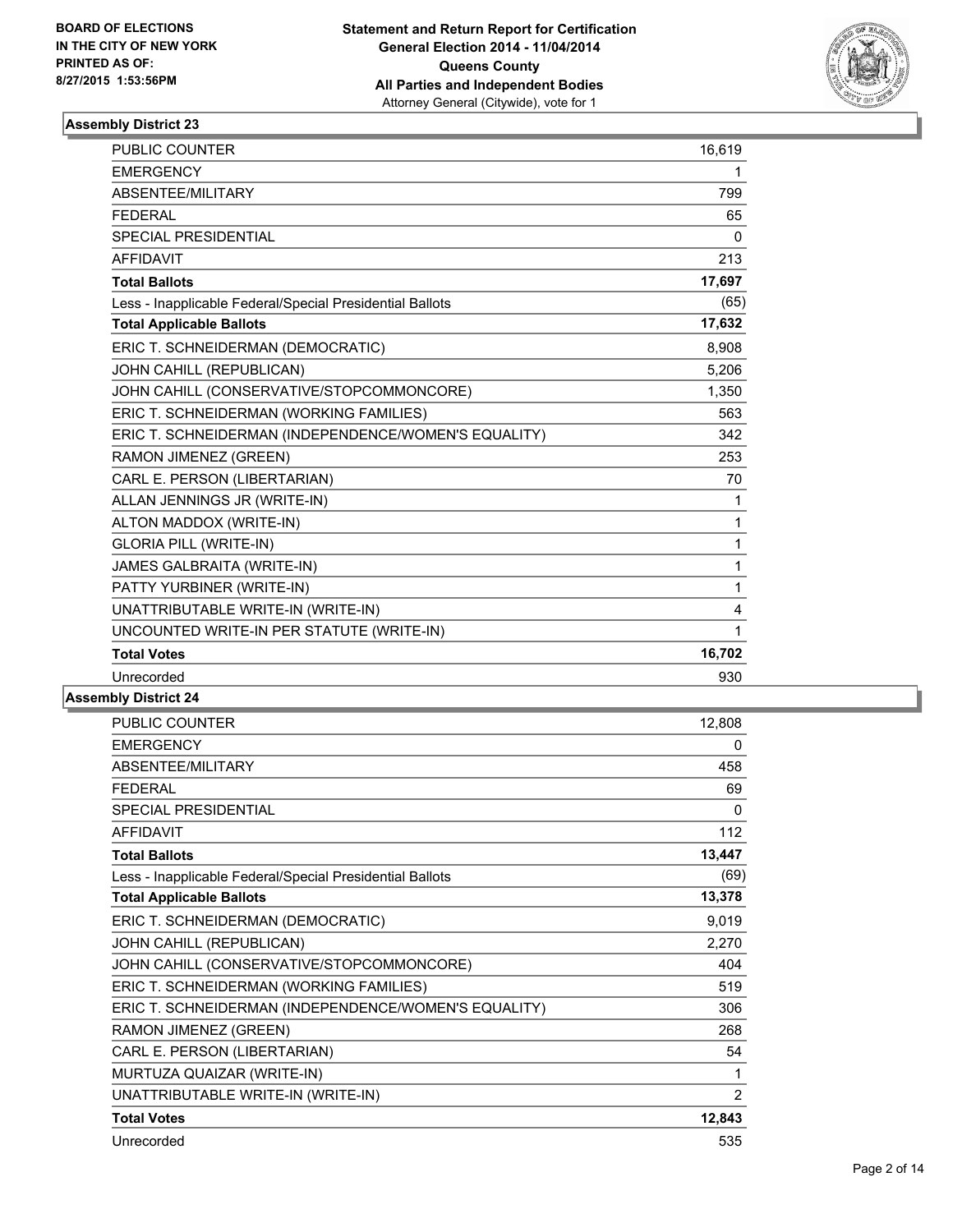

| <b>PUBLIC COUNTER</b>                                    | 12,183 |
|----------------------------------------------------------|--------|
| <b>EMERGENCY</b>                                         | 0      |
| <b>ABSENTEE/MILITARY</b>                                 | 365    |
| <b>FEDERAL</b>                                           | 73     |
| <b>SPECIAL PRESIDENTIAL</b>                              | 0      |
| <b>AFFIDAVIT</b>                                         | 96     |
| <b>Total Ballots</b>                                     | 12,717 |
| Less - Inapplicable Federal/Special Presidential Ballots | (73)   |
| <b>Total Applicable Ballots</b>                          | 12,644 |
| ERIC T. SCHNEIDERMAN (DEMOCRATIC)                        | 7,299  |
| JOHN CAHILL (REPUBLICAN)                                 | 3,022  |
| JOHN CAHILL (CONSERVATIVE/STOPCOMMONCORE)                | 533    |
| ERIC T. SCHNEIDERMAN (WORKING FAMILIES)                  | 471    |
| ERIC T. SCHNEIDERMAN (INDEPENDENCE/WOMEN'S EQUALITY)     | 304    |
| RAMON JIMENEZ (GREEN)                                    | 225    |
| CARL E. PERSON (LIBERTARIAN)                             | 60     |
| JASON GRABISCH (WRITE-IN)                                | 1      |
| JONATHAN LATTANZIO (WRITE-IN)                            | 1      |
| RACHELLE WINOKUR (WRITE-IN)                              | 1      |
| UNATTRIBUTABLE WRITE-IN (WRITE-IN)                       | 1      |
| <b>Total Votes</b>                                       | 11,918 |
| Unrecorded                                               | 726    |

| <b>PUBLIC COUNTER</b>                                    | 19,666 |
|----------------------------------------------------------|--------|
| <b>EMERGENCY</b>                                         | 1      |
| ABSENTEE/MILITARY                                        | 755    |
| <b>FEDERAL</b>                                           | 85     |
| SPECIAL PRESIDENTIAL                                     | 0      |
| <b>AFFIDAVIT</b>                                         | 99     |
| <b>Total Ballots</b>                                     | 20,606 |
| Less - Inapplicable Federal/Special Presidential Ballots | (85)   |
| <b>Total Applicable Ballots</b>                          | 20,521 |
| ERIC T. SCHNEIDERMAN (DEMOCRATIC)                        | 10,917 |
| JOHN CAHILL (REPUBLICAN)                                 | 5,857  |
| JOHN CAHILL (CONSERVATIVE/STOPCOMMONCORE)                | 1,143  |
| ERIC T. SCHNEIDERMAN (WORKING FAMILIES)                  | 812    |
| ERIC T. SCHNEIDERMAN (INDEPENDENCE/WOMEN'S EQUALITY)     | 609    |
| RAMON JIMENEZ (GREEN)                                    | 298    |
| CARL E. PERSON (LIBERTARIAN)                             | 92     |
| FRAN LEBOWITZ (WRITE-IN)                                 | 1      |
| HARVEY DENT (WRITE-IN)                                   | 1      |
| JACK R BETTEIL (WRITE-IN)                                | 1      |
| MASSIMO MANCINI (WRITE-IN)                               | 1      |
| UNATTRIBUTABLE WRITE-IN (WRITE-IN)                       | 2      |
| <b>Total Votes</b>                                       | 19,734 |
| Unrecorded                                               | 787    |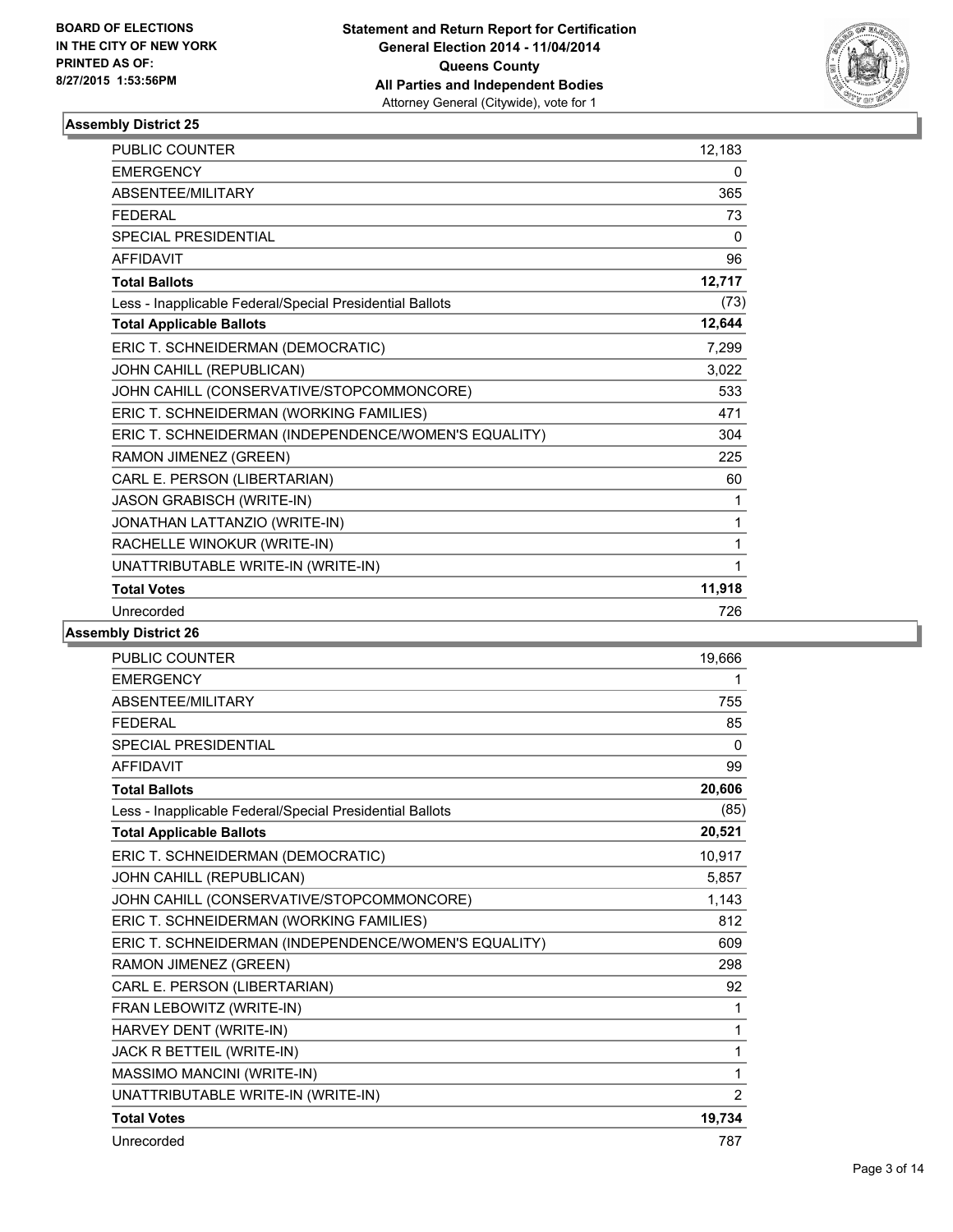

| <b>PUBLIC COUNTER</b>                                    | 13,355         |
|----------------------------------------------------------|----------------|
| <b>EMERGENCY</b>                                         | 0              |
| ABSENTEE/MILITARY                                        | 549            |
| <b>FFDFRAI</b>                                           | 99             |
| <b>SPECIAL PRESIDENTIAL</b>                              | 0              |
| <b>AFFIDAVIT</b>                                         | 133            |
| <b>Total Ballots</b>                                     | 14,136         |
| Less - Inapplicable Federal/Special Presidential Ballots | (99)           |
| <b>Total Applicable Ballots</b>                          | 14,037         |
| ERIC T. SCHNEIDERMAN (DEMOCRATIC)                        | 8,522          |
| JOHN CAHILL (REPUBLICAN)                                 | 3,072          |
| JOHN CAHILL (CONSERVATIVE/STOPCOMMONCORE)                | 450            |
| ERIC T. SCHNEIDERMAN (WORKING FAMILIES)                  | 610            |
| ERIC T. SCHNEIDERMAN (INDEPENDENCE/WOMEN'S EQUALITY)     | 354            |
| RAMON JIMENEZ (GREEN)                                    | 302            |
| CARL E. PERSON (LIBERTARIAN)                             | 70             |
| HARVEY KEITEL (WRITE-IN)                                 | 1              |
| JOHN RAMBO (WRITE-IN)                                    | 1              |
| SCARLETT SUMMA (WRITE-IN)                                | 1              |
| TAMEEK WILLIAMS (WRITE-IN)                               | $\overline{2}$ |
| UNATTRIBUTABLE WRITE-IN (WRITE-IN)                       | 3              |
| <b>Total Votes</b>                                       | 13,388         |
| Unrecorded                                               | 649            |

| <b>PUBLIC COUNTER</b>                                    | 16,291 |
|----------------------------------------------------------|--------|
| <b>EMERGENCY</b>                                         | 0      |
| ABSENTEE/MILITARY                                        | 639    |
| <b>FFDFRAL</b>                                           | 91     |
| SPECIAL PRESIDENTIAL                                     | 0      |
| <b>AFFIDAVIT</b>                                         | 123    |
| <b>Total Ballots</b>                                     | 17,144 |
| Less - Inapplicable Federal/Special Presidential Ballots | (91)   |
| <b>Total Applicable Ballots</b>                          | 17,053 |
| ERIC T. SCHNEIDERMAN (DEMOCRATIC)                        | 9,358  |
| JOHN CAHILL (REPUBLICAN)                                 | 4,294  |
| JOHN CAHILL (CONSERVATIVE/STOPCOMMONCORE)                | 826    |
| ERIC T. SCHNEIDERMAN (WORKING FAMILIES)                  | 998    |
| ERIC T. SCHNEIDERMAN (INDEPENDENCE/WOMEN'S EQUALITY)     | 529    |
| RAMON JIMENEZ (GREEN)                                    | 409    |
| CARL E. PERSON (LIBERTARIAN)                             | 88     |
| JOE DOE (WRITE-IN)                                       | 1      |
| UNATTRIBUTABLE WRITE-IN (WRITE-IN)                       | 1      |
| <b>Total Votes</b>                                       | 16,504 |
| Unrecorded                                               | 549    |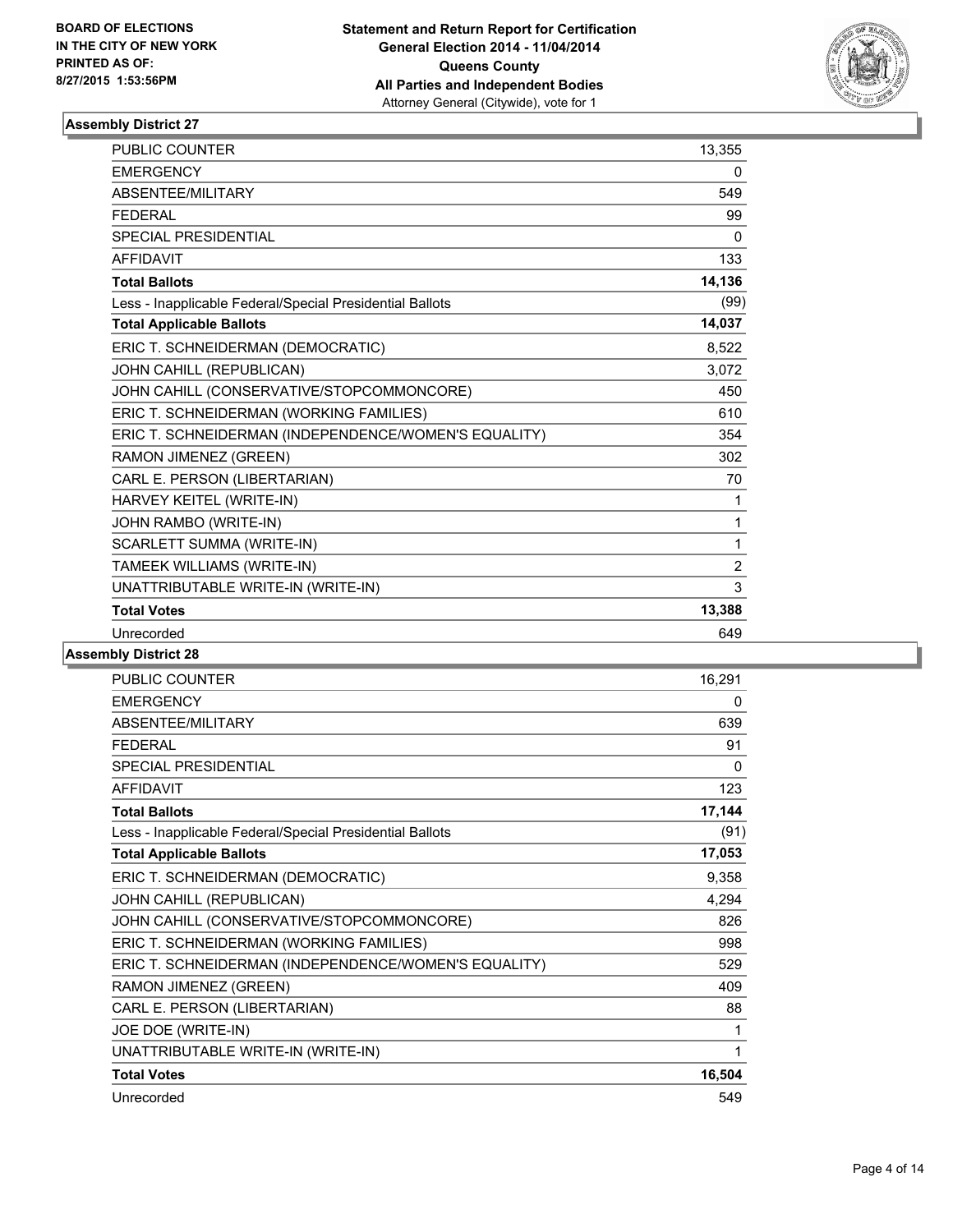

| <b>PUBLIC COUNTER</b>                                    | 16,588 |
|----------------------------------------------------------|--------|
| <b>EMERGENCY</b>                                         | 0      |
| ABSENTEE/MILITARY                                        | 432    |
| <b>FEDERAL</b>                                           | 36     |
| <b>SPECIAL PRESIDENTIAL</b>                              | 0      |
| <b>AFFIDAVIT</b>                                         | 170    |
| <b>Total Ballots</b>                                     | 17,226 |
| Less - Inapplicable Federal/Special Presidential Ballots | (36)   |
| <b>Total Applicable Ballots</b>                          | 17,190 |
| ERIC T. SCHNEIDERMAN (DEMOCRATIC)                        | 15,031 |
| JOHN CAHILL (REPUBLICAN)                                 | 576    |
| JOHN CAHILL (CONSERVATIVE/STOPCOMMONCORE)                | 107    |
| ERIC T. SCHNEIDERMAN (WORKING FAMILIES)                  | 464    |
| ERIC T. SCHNEIDERMAN (INDEPENDENCE/WOMEN'S EQUALITY)     | 153    |
| RAMON JIMENEZ (GREEN)                                    | 262    |
| CARL E. PERSON (LIBERTARIAN)                             | 20     |
| CORY T GUMBS (WRITE-IN)                                  | 2      |
| DONALD CLARKE (WRITE-IN)                                 | 1      |
| JOHN W. CRONIN (WRITE-IN)                                | 1      |
| LESLIE LEACH (WRITE-IN)                                  | 1      |
| MICHELLE OBAMA (WRITE-IN)                                | 1      |
| <b>Total Votes</b>                                       | 16,619 |
| Unrecorded                                               | 571    |

| <b>PUBLIC COUNTER</b>                                    | 12,943 |
|----------------------------------------------------------|--------|
| <b>EMERGENCY</b>                                         | 0      |
| ABSENTEE/MILITARY                                        | 421    |
| <b>FEDERAL</b>                                           | 108    |
| <b>SPECIAL PRESIDENTIAL</b>                              | 0      |
| <b>AFFIDAVIT</b>                                         | 137    |
| <b>Total Ballots</b>                                     | 13,609 |
| Less - Inapplicable Federal/Special Presidential Ballots | (108)  |
| <b>Total Applicable Ballots</b>                          | 13,501 |
| ERIC T. SCHNEIDERMAN (DEMOCRATIC)                        | 7,207  |
| JOHN CAHILL (REPUBLICAN)                                 | 3,399  |
| JOHN CAHILL (CONSERVATIVE/STOPCOMMONCORE)                | 733    |
| ERIC T. SCHNEIDERMAN (WORKING FAMILIES)                  | 757    |
| ERIC T. SCHNEIDERMAN (INDEPENDENCE/WOMEN'S EQUALITY)     | 346    |
| RAMON JIMENEZ (GREEN)                                    | 402    |
| CARL E. PERSON (LIBERTARIAN)                             | 89     |
| OLIVER KOPULL (WRITE-IN)                                 | 1      |
| RANDY CREDICO (WRITE-IN)                                 | 1      |
| UNATTRIBUTABLE WRITE-IN (WRITE-IN)                       | 3      |
| WILLIAM LABATE JR. (WRITE-IN)                            | 1      |
| <b>Total Votes</b>                                       | 12,939 |
| Unrecorded                                               | 562    |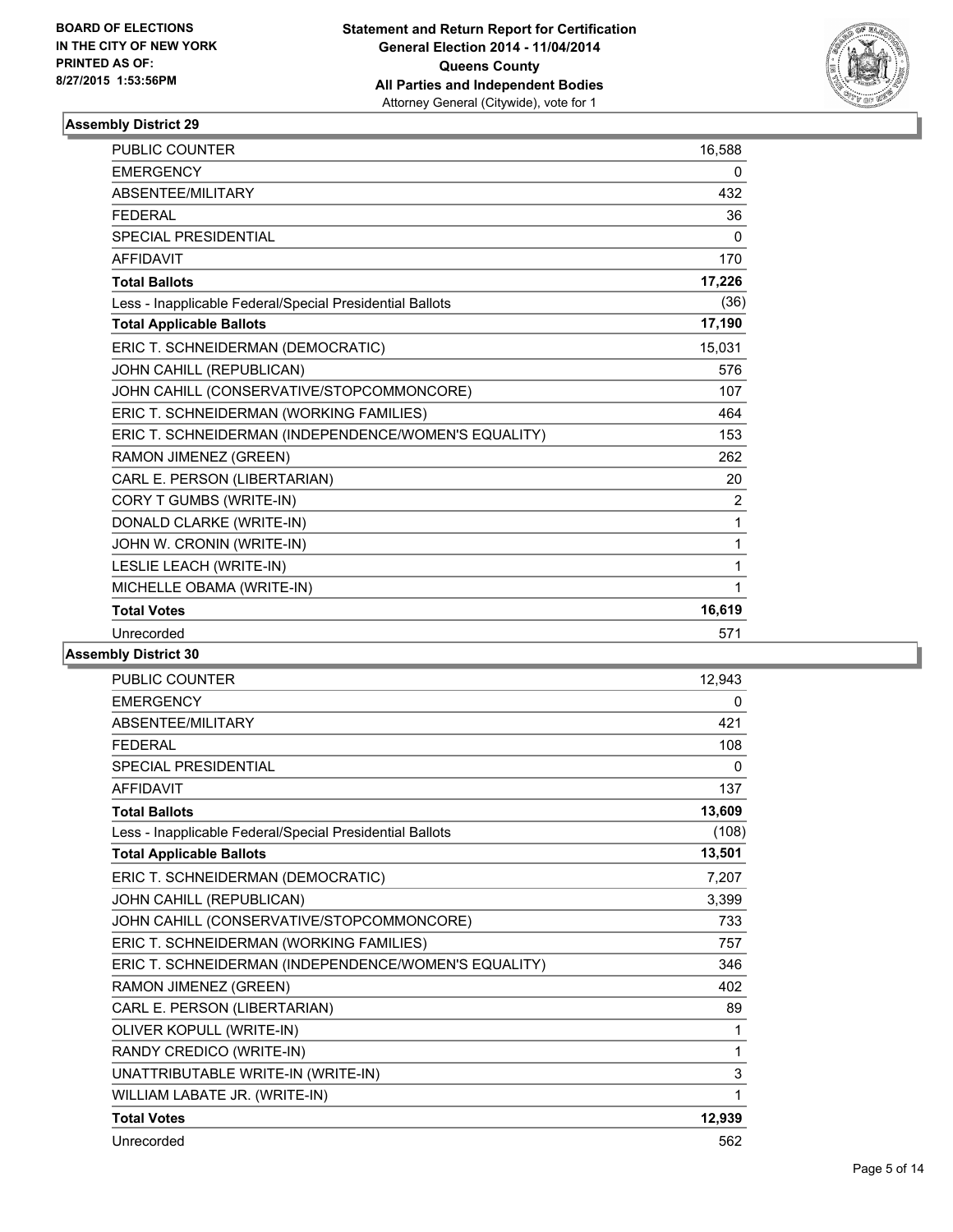

| PUBLIC COUNTER                                           | 11,254 |
|----------------------------------------------------------|--------|
| <b>EMERGENCY</b>                                         | 0      |
| ABSENTEE/MILITARY                                        | 312    |
| <b>FFDFRAL</b>                                           | 31     |
| SPECIAL PRESIDENTIAL                                     | 0      |
| <b>AFFIDAVIT</b>                                         | 150    |
| <b>Total Ballots</b>                                     | 11,747 |
| Less - Inapplicable Federal/Special Presidential Ballots | (31)   |
| <b>Total Applicable Ballots</b>                          | 11,716 |
| ERIC T. SCHNEIDERMAN (DEMOCRATIC)                        | 9,918  |
| JOHN CAHILL (REPUBLICAN)                                 | 615    |
| JOHN CAHILL (CONSERVATIVE/STOPCOMMONCORE)                | 141    |
| ERIC T. SCHNEIDERMAN (WORKING FAMILIES)                  | 267    |
| ERIC T. SCHNEIDERMAN (INDEPENDENCE/WOMEN'S EQUALITY)     | 122    |
| RAMON JIMENEZ (GREEN)                                    | 152    |
| CARL E. PERSON (LIBERTARIAN)                             | 17     |
| LANCE EUSTACHE (WRITE-IN)                                | 1      |
| UNATTRIBUTABLE WRITE-IN (WRITE-IN)                       | 1      |
| <b>Total Votes</b>                                       | 11,234 |
| Unrecorded                                               | 482    |

| <b>PUBLIC COUNTER</b>                                    | 15,524         |
|----------------------------------------------------------|----------------|
| <b>EMERGENCY</b>                                         | 0              |
| ABSENTEE/MILITARY                                        | 339            |
| <b>FEDERAL</b>                                           | 28             |
| <b>SPECIAL PRESIDENTIAL</b>                              | 0              |
| <b>AFFIDAVIT</b>                                         | 214            |
| <b>Total Ballots</b>                                     | 16,105         |
| Less - Inapplicable Federal/Special Presidential Ballots | (28)           |
| <b>Total Applicable Ballots</b>                          | 16,077         |
| ERIC T. SCHNEIDERMAN (DEMOCRATIC)                        | 14,061         |
| JOHN CAHILL (REPUBLICAN)                                 | 389            |
| JOHN CAHILL (CONSERVATIVE/STOPCOMMONCORE)                | 52             |
| ERIC T. SCHNEIDERMAN (WORKING FAMILIES)                  | 461            |
| ERIC T. SCHNEIDERMAN (INDEPENDENCE/WOMEN'S EQUALITY)     | 151            |
| RAMON JIMENEZ (GREEN)                                    | 240            |
| CARL E. PERSON (LIBERTARIAN)                             | 23             |
| BRUCE E. COPNEY (WRITE-IN)                               | 1              |
| HERLEMA OWENS (WRITE-IN)                                 | 1              |
| JACQUES M LEANDRE (WRITE-IN)                             | 1              |
| JAMES BALDWIN (WRITE-IN)                                 | 1              |
| <b>JOSEPH MARTHONE (WRITE-IN)</b>                        | 1              |
| RICHARD BUTLER (WRITE-IN)                                | 1              |
| UNATTRIBUTABLE WRITE-IN (WRITE-IN)                       | $\overline{2}$ |
| <b>Total Votes</b>                                       | 15,385         |
| Unrecorded                                               | 692            |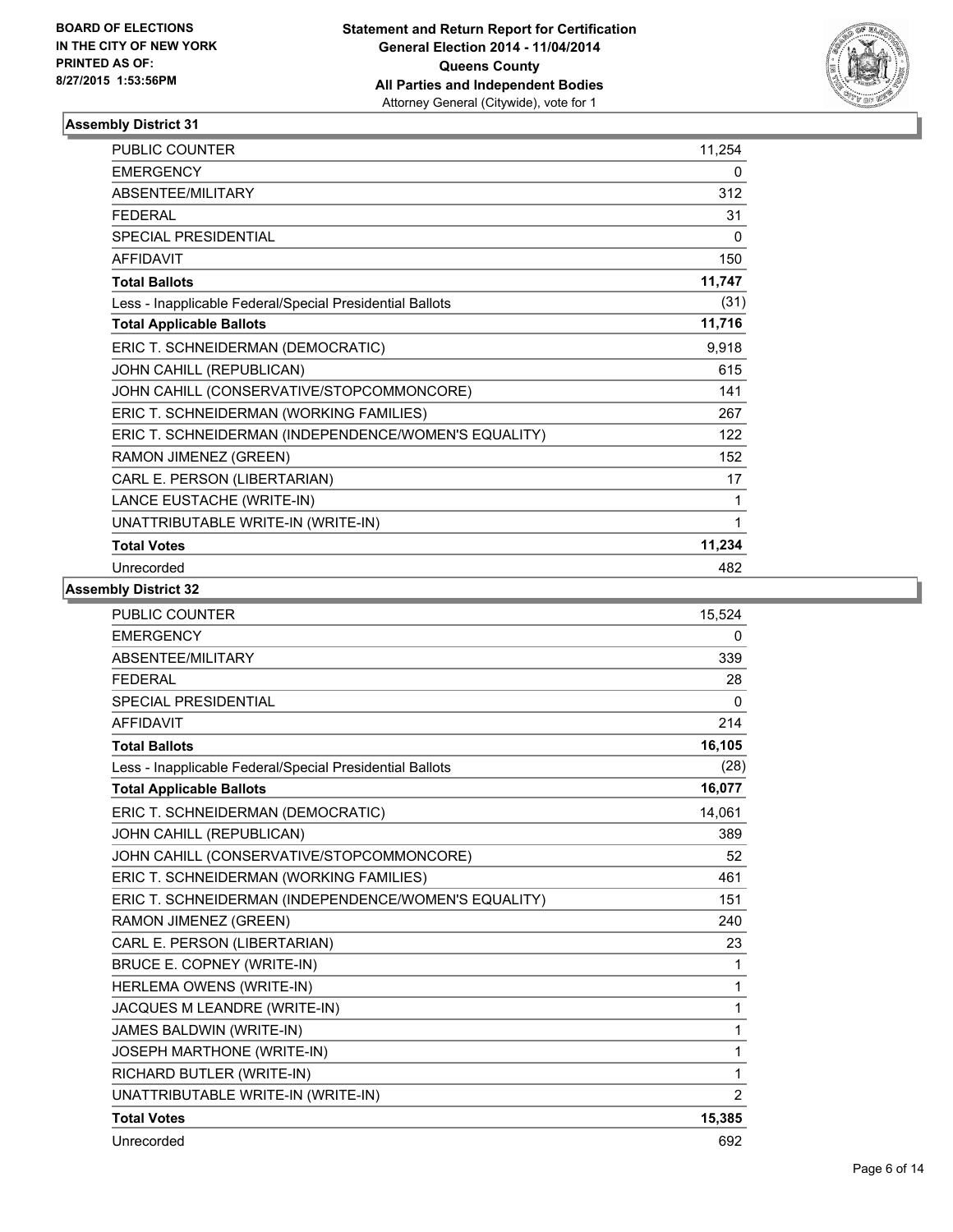

| PUBLIC COUNTER                                           | 18,131   |
|----------------------------------------------------------|----------|
| <b>EMERGENCY</b>                                         | 0        |
| ABSENTEE/MILITARY                                        | 397      |
| <b>FEDERAL</b>                                           | 47       |
| <b>SPECIAL PRESIDENTIAL</b>                              | $\Omega$ |
| <b>AFFIDAVIT</b>                                         | 147      |
| <b>Total Ballots</b>                                     | 18,722   |
| Less - Inapplicable Federal/Special Presidential Ballots | (47)     |
| <b>Total Applicable Ballots</b>                          | 18,675   |
| ERIC T. SCHNEIDERMAN (DEMOCRATIC)                        | 14,830   |
| JOHN CAHILL (REPUBLICAN)                                 | 1,592    |
| JOHN CAHILL (CONSERVATIVE/STOPCOMMONCORE)                | 340      |
| ERIC T. SCHNEIDERMAN (WORKING FAMILIES)                  | 620      |
| ERIC T. SCHNEIDERMAN (INDEPENDENCE/WOMEN'S EQUALITY)     | 238      |
| RAMON JIMENEZ (GREEN)                                    | 272      |
| CARL E. PERSON (LIBERTARIAN)                             | 28       |
| ALEX RODRIGUEZ (WRITE-IN)                                | 1        |
| DAVID JEFFRIES (WRITE-IN)                                | 1        |
| DAVID SEGRE (WRITE-IN)                                   | 1        |
| DONNIE M WHITEHEAD (WRITE-IN)                            | 1        |
| JOSEPH MARTHONE (WRITE-IN)                               | 1        |
| MUNIR AVERY (WRITE-IN)                                   | 1        |
| UNATTRIBUTABLE WRITE-IN (WRITE-IN)                       | 3        |
| <b>Total Votes</b>                                       | 17,929   |
| Unrecorded                                               | 746      |
|                                                          |          |

| <b>PUBLIC COUNTER</b>                                    | 9,659  |
|----------------------------------------------------------|--------|
| <b>EMERGENCY</b>                                         | 0      |
| ABSENTEE/MILITARY                                        | 208    |
| <b>FEDERAL</b>                                           | 80     |
| <b>SPECIAL PRESIDENTIAL</b>                              | 0      |
| <b>AFFIDAVIT</b>                                         | 150    |
| <b>Total Ballots</b>                                     | 10,097 |
| Less - Inapplicable Federal/Special Presidential Ballots | (80)   |
| <b>Total Applicable Ballots</b>                          | 10,017 |
| ERIC T. SCHNEIDERMAN (DEMOCRATIC)                        | 6,472  |
| JOHN CAHILL (REPUBLICAN)                                 | 1,424  |
| JOHN CAHILL (CONSERVATIVE/STOPCOMMONCORE)                | 239    |
| ERIC T. SCHNEIDERMAN (WORKING FAMILIES)                  | 654    |
| ERIC T. SCHNEIDERMAN (INDEPENDENCE/WOMEN'S EQUALITY)     | 199    |
| RAMON JIMENEZ (GREEN)                                    | 406    |
| CARL E. PERSON (LIBERTARIAN)                             | 43     |
| UNATTRIBUTABLE WRITE-IN (WRITE-IN)                       | 3      |
| UNCOUNTED WRITE-IN PER STATUTE (WRITE-IN)                | 1      |
| <b>Total Votes</b>                                       | 9,441  |
| Unrecorded                                               | 576    |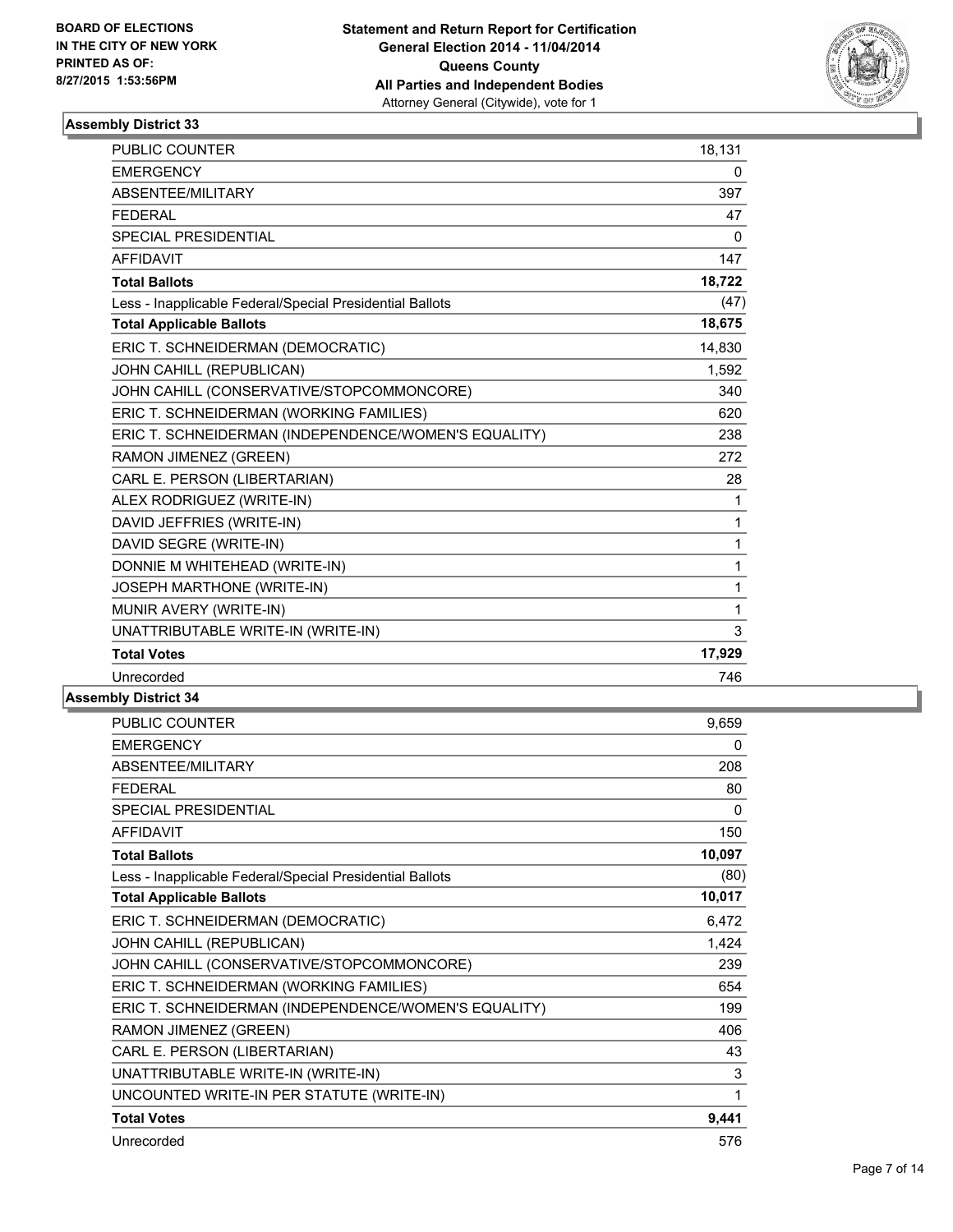

| <b>PUBLIC COUNTER</b>                                    | 8,922    |
|----------------------------------------------------------|----------|
| <b>EMERGENCY</b>                                         | 0        |
| <b>ABSENTEE/MILITARY</b>                                 | 329      |
| <b>FEDERAL</b>                                           | 34       |
| <b>SPECIAL PRESIDENTIAL</b>                              | $\Omega$ |
| <b>AFFIDAVIT</b>                                         | 97       |
| <b>Total Ballots</b>                                     | 9,382    |
| Less - Inapplicable Federal/Special Presidential Ballots | (34)     |
| <b>Total Applicable Ballots</b>                          | 9,348    |
| ERIC T. SCHNEIDERMAN (DEMOCRATIC)                        | 7,130    |
| JOHN CAHILL (REPUBLICAN)                                 | 929      |
| JOHN CAHILL (CONSERVATIVE/STOPCOMMONCORE)                | 103      |
| ERIC T. SCHNEIDERMAN (WORKING FAMILIES)                  | 271      |
| ERIC T. SCHNEIDERMAN (INDEPENDENCE/WOMEN'S EQUALITY)     | 131      |
| RAMON JIMENEZ (GREEN)                                    | 213      |
| CARL E. PERSON (LIBERTARIAN)                             | 40       |
| BENEDICT W WALL (WRITE-IN)                               | 1        |
| DEBRA GOODMAN (WRITE-IN)                                 | 1        |
| ELLIOT SPITZER (WRITE-IN)                                | 1        |
| JENNIFER CUMMINGHAM (WRITE-IN)                           | 1        |
| MARK J BIBLIS (WRITE-IN)                                 | 1        |
| ROBERT DENIRO (WRITE-IN)                                 | 1        |
| UNATTRIBUTABLE WRITE-IN (WRITE-IN)                       | 2        |
| <b>Total Votes</b>                                       | 8,825    |
| Unrecorded                                               | 523      |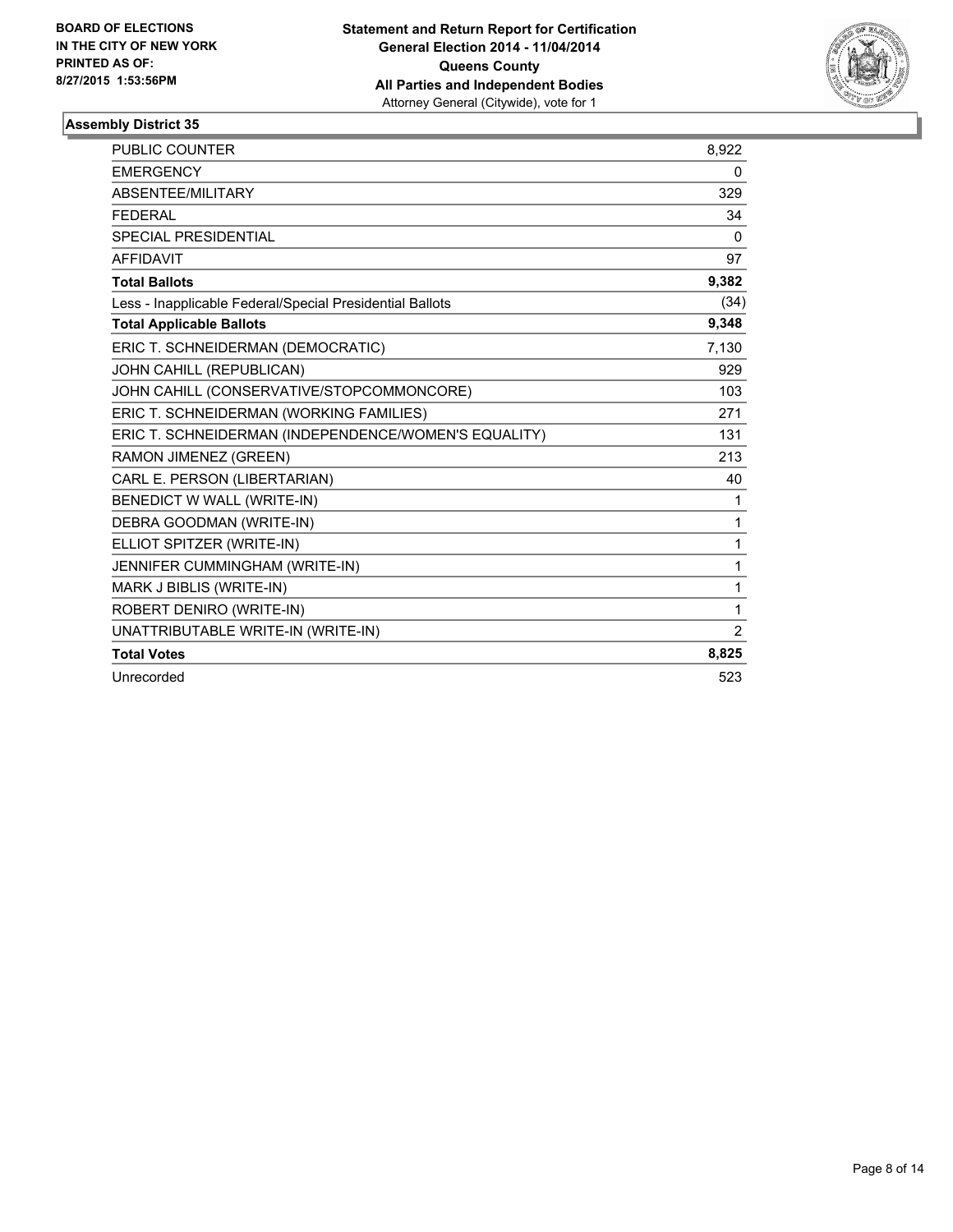

| <b>PUBLIC COUNTER</b>                                    | 13,181         |
|----------------------------------------------------------|----------------|
| <b>EMERGENCY</b>                                         | 0              |
| ABSENTEE/MILITARY                                        | 266            |
| <b>FEDERAL</b>                                           | 233            |
| <b>SPECIAL PRESIDENTIAL</b>                              | $\mathbf{0}$   |
| <b>AFFIDAVIT</b>                                         | 209            |
| <b>Total Ballots</b>                                     | 13,889         |
| Less - Inapplicable Federal/Special Presidential Ballots | (233)          |
| <b>Total Applicable Ballots</b>                          | 13,656         |
| ERIC T. SCHNEIDERMAN (DEMOCRATIC)                        | 8,051          |
| JOHN CAHILL (REPUBLICAN)                                 | 2.091          |
| JOHN CAHILL (CONSERVATIVE/STOPCOMMONCORE)                | 371            |
| ERIC T. SCHNEIDERMAN (WORKING FAMILIES)                  | 1,137          |
| ERIC T. SCHNEIDERMAN (INDEPENDENCE/WOMEN'S EQUALITY)     | 522            |
| RAMON JIMENEZ (GREEN)                                    | 660            |
| CARL E. PERSON (LIBERTARIAN)                             | 124            |
| <b>ATTICUS FINCH (WRITE-IN)</b>                          | 1              |
| BILL CLINTON (WRITE-IN)                                  | 1              |
| CHARLIE DI BENEDTTO (WRITE-IN)                           | $\mathbf{1}$   |
| DAVID AMBROSE (WRITE-IN)                                 | $\mathbf{1}$   |
| JOHN STRATAUDAKS (WRITE-IN)                              | $\mathbf{1}$   |
| NASI MIQADI (WRITE-IN)                                   | 1              |
| RICK UNGER (WRITE-IN)                                    | 1              |
| STEPHEN GRAVES (WRITE-IN)                                | $\mathbf{1}$   |
| UNATTRIBUTABLE WRITE-IN (WRITE-IN)                       | $\overline{2}$ |
| <b>Total Votes</b>                                       | 12,966         |
| Unrecorded                                               | 690            |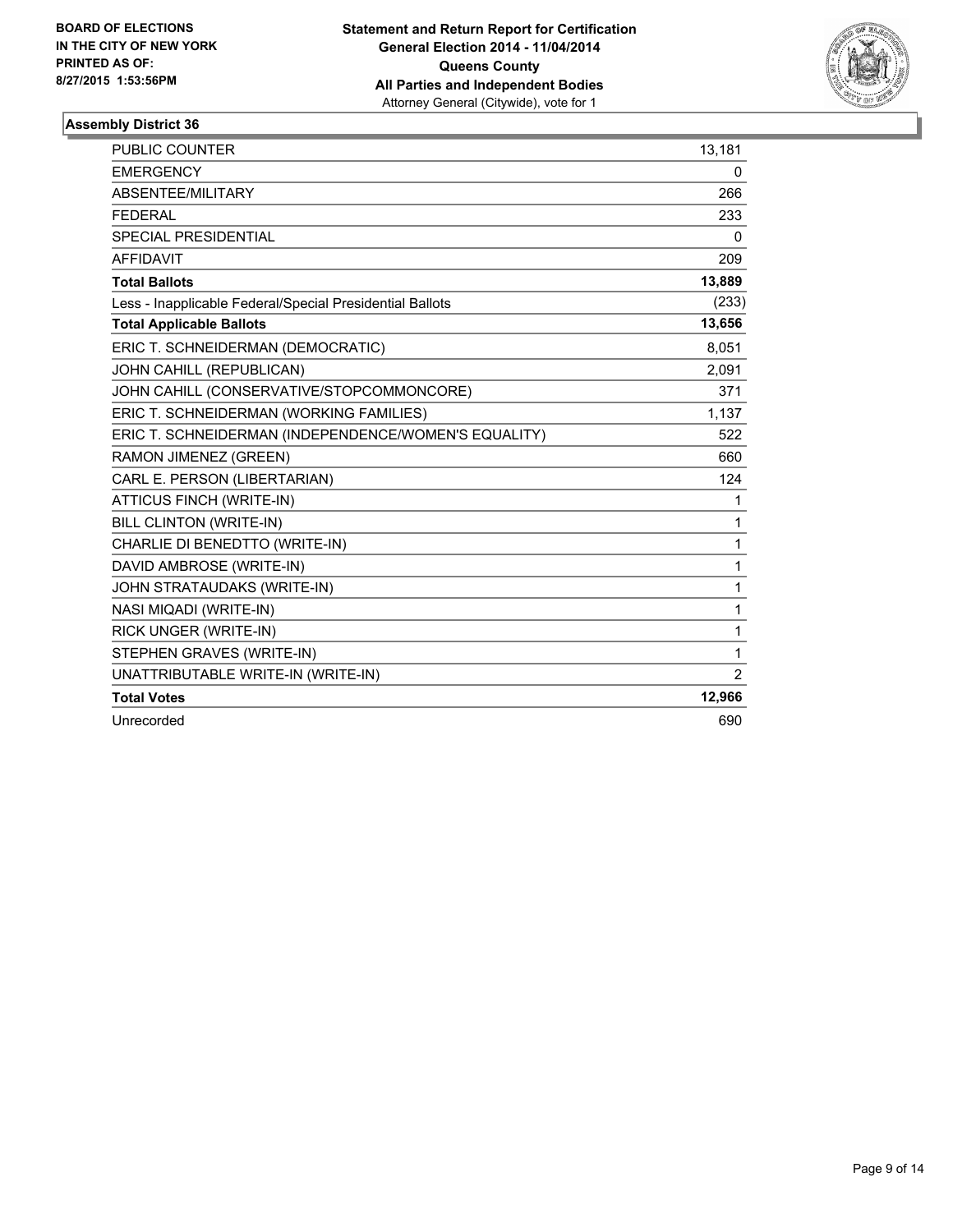

| PUBLIC COUNTER                                           | 12,023   |
|----------------------------------------------------------|----------|
| <b>EMERGENCY</b>                                         | 0        |
| <b>ABSENTEE/MILITARY</b>                                 | 246      |
| <b>FEDERAL</b>                                           | 83       |
| <b>SPECIAL PRESIDENTIAL</b>                              | $\Omega$ |
| <b>AFFIDAVIT</b>                                         | 210      |
| <b>Total Ballots</b>                                     | 12,562   |
| Less - Inapplicable Federal/Special Presidential Ballots | (83)     |
| <b>Total Applicable Ballots</b>                          | 12,479   |
| ERIC T. SCHNEIDERMAN (DEMOCRATIC)                        | 8,088    |
| JOHN CAHILL (REPUBLICAN)                                 | 1,547    |
| JOHN CAHILL (CONSERVATIVE/STOPCOMMONCORE)                | 288      |
| ERIC T. SCHNEIDERMAN (WORKING FAMILIES)                  | 1,010    |
| ERIC T. SCHNEIDERMAN (INDEPENDENCE/WOMEN'S EQUALITY)     | 340      |
| RAMON JIMENEZ (GREEN)                                    | 510      |
| CARL E. PERSON (LIBERTARIAN)                             | 101      |
| ATHENA JACOBS (WRITE-IN)                                 | 1        |
| CHERYL GLOVER (WRITE-IN)                                 | 1        |
| EUGENE RHEA (WRITE-IN)                                   | 1        |
| JAMES EARL JONES (WRITE-IN)                              | 1        |
| MARTIN JAMES HECK (WRITE-IN)                             | 1        |
| UNATTRIBUTABLE WRITE-IN (WRITE-IN)                       | 4        |
| WALTER I. WACHIN (WRITE-IN)                              | 1        |
| <b>Total Votes</b>                                       | 11,894   |
| Unrecorded                                               | 585      |
|                                                          |          |

| <b>PUBLIC COUNTER</b>                                    | 8,702 |
|----------------------------------------------------------|-------|
| <b>EMERGENCY</b>                                         | 0     |
| ABSENTEE/MILITARY                                        | 172   |
| <b>FFDFRAL</b>                                           | 36    |
| <b>SPECIAL PRESIDENTIAL</b>                              | 0     |
| <b>AFFIDAVIT</b>                                         | 103   |
| <b>Total Ballots</b>                                     | 9,013 |
| Less - Inapplicable Federal/Special Presidential Ballots | (36)  |
| <b>Total Applicable Ballots</b>                          | 8,977 |
| ERIC T. SCHNEIDERMAN (DEMOCRATIC)                        | 5,579 |
| JOHN CAHILL (REPUBLICAN)                                 | 1,607 |
| JOHN CAHILL (CONSERVATIVE/STOPCOMMONCORE)                | 380   |
| ERIC T. SCHNEIDERMAN (WORKING FAMILIES)                  | 399   |
| ERIC T. SCHNEIDERMAN (INDEPENDENCE/WOMEN'S EQUALITY)     | 186   |
| RAMON JIMENEZ (GREEN)                                    | 331   |
| CARL E. PERSON (LIBERTARIAN)                             | 45    |
| CARMEN BLANCO (WRITE-IN)                                 | 1     |
| UNATTRIBUTABLE WRITE-IN (WRITE-IN)                       | 3     |
| <b>Total Votes</b>                                       | 8,531 |
| Unrecorded                                               | 446   |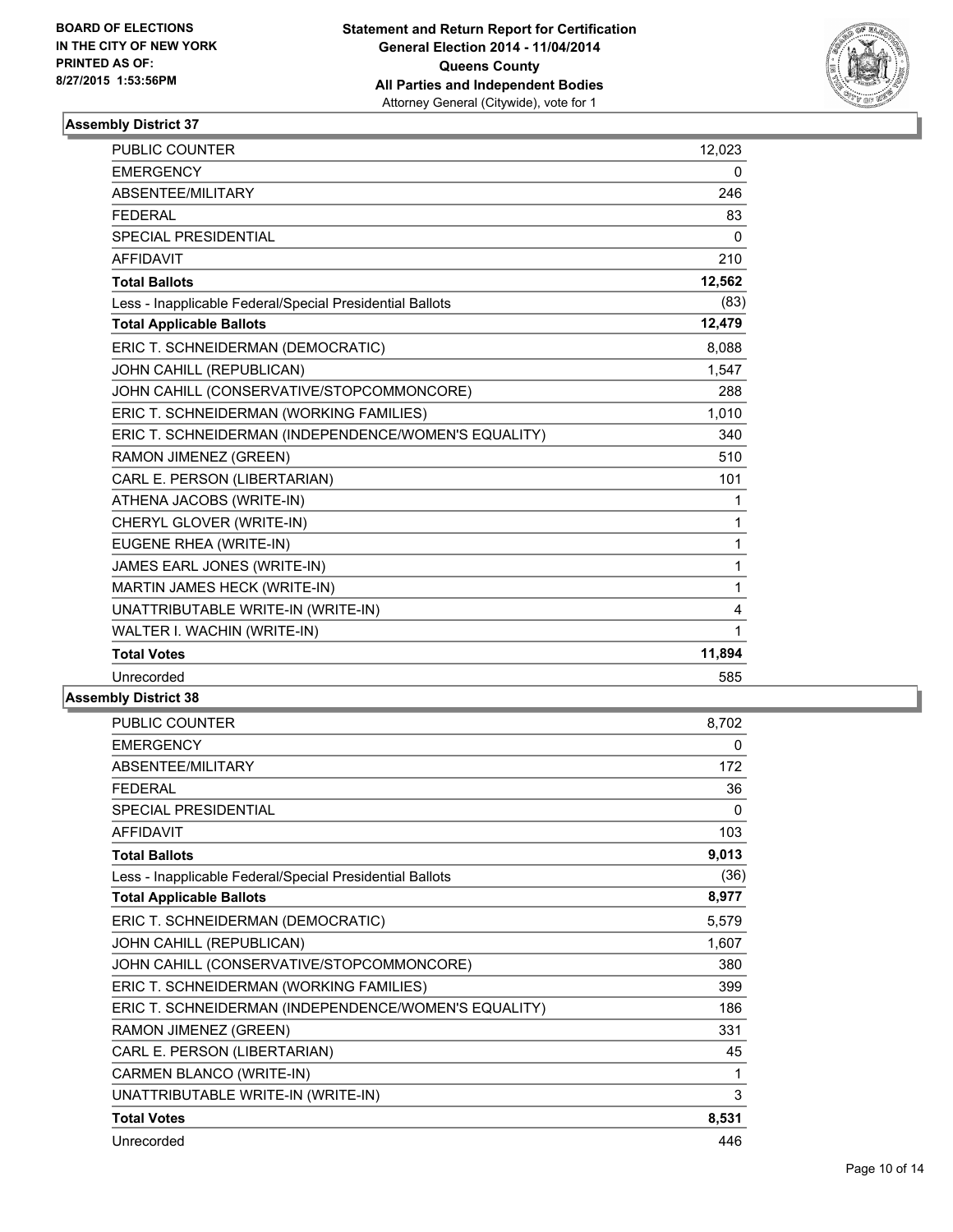

| <b>PUBLIC COUNTER</b>                                    | 7,215        |
|----------------------------------------------------------|--------------|
| <b>EMERGENCY</b>                                         | 0            |
| ABSENTEE/MILITARY                                        | 124          |
| <b>FEDERAL</b>                                           | 64           |
| SPECIAL PRESIDENTIAL                                     | $\mathbf{0}$ |
| <b>AFFIDAVIT</b>                                         | 104          |
| <b>Total Ballots</b>                                     | 7,507        |
| Less - Inapplicable Federal/Special Presidential Ballots | (64)         |
| <b>Total Applicable Ballots</b>                          | 7,443        |
| ERIC T. SCHNEIDERMAN (DEMOCRATIC)                        | 4,888        |
| JOHN CAHILL (REPUBLICAN)                                 | 976          |
| JOHN CAHILL (CONSERVATIVE/STOPCOMMONCORE)                | 131          |
| ERIC T. SCHNEIDERMAN (WORKING FAMILIES)                  | 467          |
| ERIC T. SCHNEIDERMAN (INDEPENDENCE/WOMEN'S EQUALITY)     | 105          |
| RAMON JIMENEZ (GREEN)                                    | 294          |
| CARL E. PERSON (LIBERTARIAN)                             | 20           |
| ANDREW MOSKOWITZ (WRITE-IN)                              | 1            |
| CAROLINE HERRERA (WRITE-IN)                              | 1            |
| JOSE L OCASIO (WRITE-IN)                                 | 1            |
| UNATTRIBUTABLE WRITE-IN (WRITE-IN)                       | 2            |
| <b>Total Votes</b>                                       | 6,886        |
| Unrecorded                                               | 557          |

| PUBLIC COUNTER                                           | 9,964        |
|----------------------------------------------------------|--------------|
| <b>EMERGENCY</b>                                         | 0            |
| ABSENTEE/MILITARY                                        | 331          |
| <b>FFDFRAL</b>                                           | 47           |
| <b>SPECIAL PRESIDENTIAL</b>                              | $\mathbf{0}$ |
| <b>AFFIDAVIT</b>                                         | 81           |
| <b>Total Ballots</b>                                     | 10,423       |
| Less - Inapplicable Federal/Special Presidential Ballots | (47)         |
| <b>Total Applicable Ballots</b>                          | 10,376       |
| ERIC T. SCHNEIDERMAN (DEMOCRATIC)                        | 5,851        |
| JOHN CAHILL (REPUBLICAN)                                 | 2,069        |
| JOHN CAHILL (CONSERVATIVE/STOPCOMMONCORE)                | 391          |
| ERIC T. SCHNEIDERMAN (WORKING FAMILIES)                  | 300          |
| ERIC T. SCHNEIDERMAN (INDEPENDENCE/WOMEN'S EQUALITY)     | 169          |
| RAMON JIMENEZ (GREEN)                                    | 204          |
| CARL E. PERSON (LIBERTARIAN)                             | 43           |
| CAROL O'STARK (WRITE-IN)                                 | 1            |
| PETE DUNKOVIC (WRITE-IN)                                 | 1            |
| UNATTRIBUTABLE WRITE-IN (WRITE-IN)                       | 1            |
| UNCOUNTED WRITE-IN PER STATUTE (WRITE-IN)                | 1            |
| <b>Total Votes</b>                                       | 9,031        |
| Unrecorded                                               | 1,345        |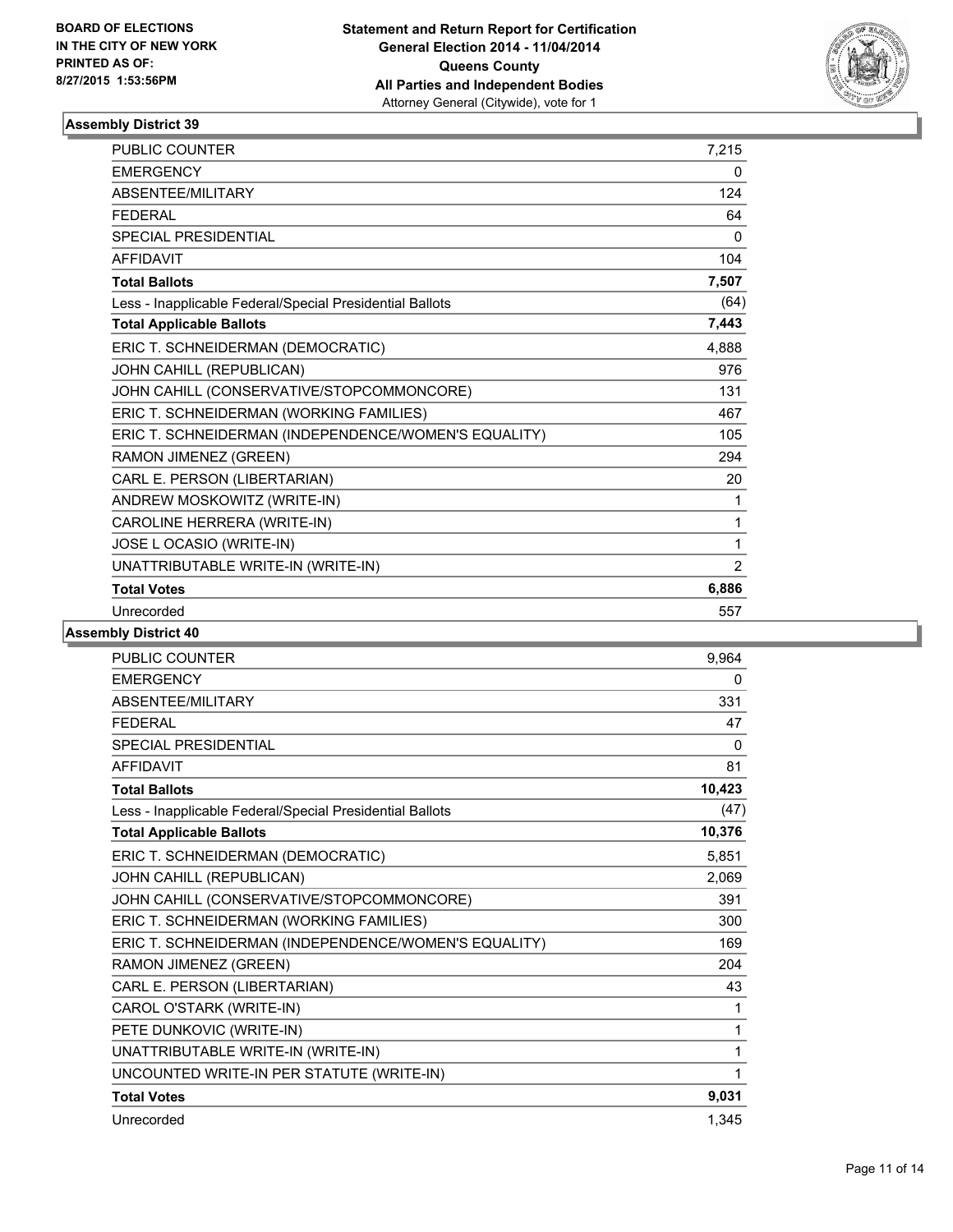

**Total for Attorney General (Citywide) - Queens County**

| PUBLIC COUNTER                                           | 235,028  |
|----------------------------------------------------------|----------|
| <b>EMERGENCY</b>                                         | 2        |
| ABSENTEE/MILITARY                                        | 7,142    |
| <b>FEDERAL</b>                                           | 1,309    |
| SPECIAL PRESIDENTIAL                                     | 0        |
| AFFIDAVIT                                                | 2,548    |
| <b>Total Ballots</b>                                     | 246,029  |
| Less - Inapplicable Federal/Special Presidential Ballots | (1, 309) |
| <b>Total Applicable Ballots</b>                          | 244,720  |
| ERIC T. SCHNEIDERMAN (DEMOCRATIC)                        | 161,129  |
| JOHN CAHILL (REPUBLICAN)                                 | 40,935   |
| JOHN CAHILL (CONSERVATIVE/STOPCOMMONCORE)                | 7,982    |
| ERIC T. SCHNEIDERMAN (WORKING FAMILIES)                  | 10,780   |
| ERIC T. SCHNEIDERMAN (INDEPENDENCE/WOMEN'S EQUALITY)     | 5,106    |
| RAMON JIMENEZ (GREEN)                                    | 5,701    |
| CARL E. PERSON (LIBERTARIAN)                             | 1,027    |
| ALEX RODRIGUEZ (WRITE-IN)                                | 1        |
| ALLAN JENNINGS JR (WRITE-IN)                             | 1        |
| ALTON MADDOX (WRITE-IN)                                  | 1        |
| ANDREW MOSKOWITZ (WRITE-IN)                              | 1        |
| ATHENA JACOBS (WRITE-IN)                                 | 1        |
| ATTICUS FINCH (WRITE-IN)                                 | 1        |
| BENEDICT W WALL (WRITE-IN)                               | 1        |
| BILL CLINTON (WRITE-IN)                                  | 1        |
| BRUCE E. COPNEY (WRITE-IN)                               | 1        |
| CARMEN BLANCO (WRITE-IN)                                 | 1        |
| CAROL O'STARK (WRITE-IN)                                 | 1        |
| CAROLINE HERRERA (WRITE-IN)                              | 1        |
| CHARLIE DI BENEDTTO (WRITE-IN)                           | 1        |
| CHERYL GLOVER (WRITE-IN)                                 | 1        |
| CORY T GUMBS (WRITE-IN)                                  | 2        |
| DAVID AMBROSE (WRITE-IN)                                 | 1        |
| DAVID JEFFRIES (WRITE-IN)                                | 1        |
| DAVID SEGRE (WRITE-IN)                                   | 1        |
| DEBRA GOODMAN (WRITE-IN)                                 | 1        |
| DONALD CLARKE (WRITE-IN)                                 | 1        |
| DONNIE M WHITEHEAD (WRITE-IN)                            | 1        |
| ELLIOT SPITZER (WRITE-IN)                                | 1        |
| EUGENE RHEA (WRITE-IN)                                   | 1        |
| FRAN LEBOWITZ (WRITE-IN)                                 | 1        |
| <b>GLORIA PILL (WRITE-IN)</b>                            | 1        |
| HARVEY DENT (WRITE-IN)                                   | 1        |
| HARVEY KEITEL (WRITE-IN)                                 | 1        |
| HERLEMA OWENS (WRITE-IN)                                 | 1        |
| JACK R BETTEIL (WRITE-IN)                                | 1        |
| JACQUES M LEANDRE (WRITE-IN)                             | 1        |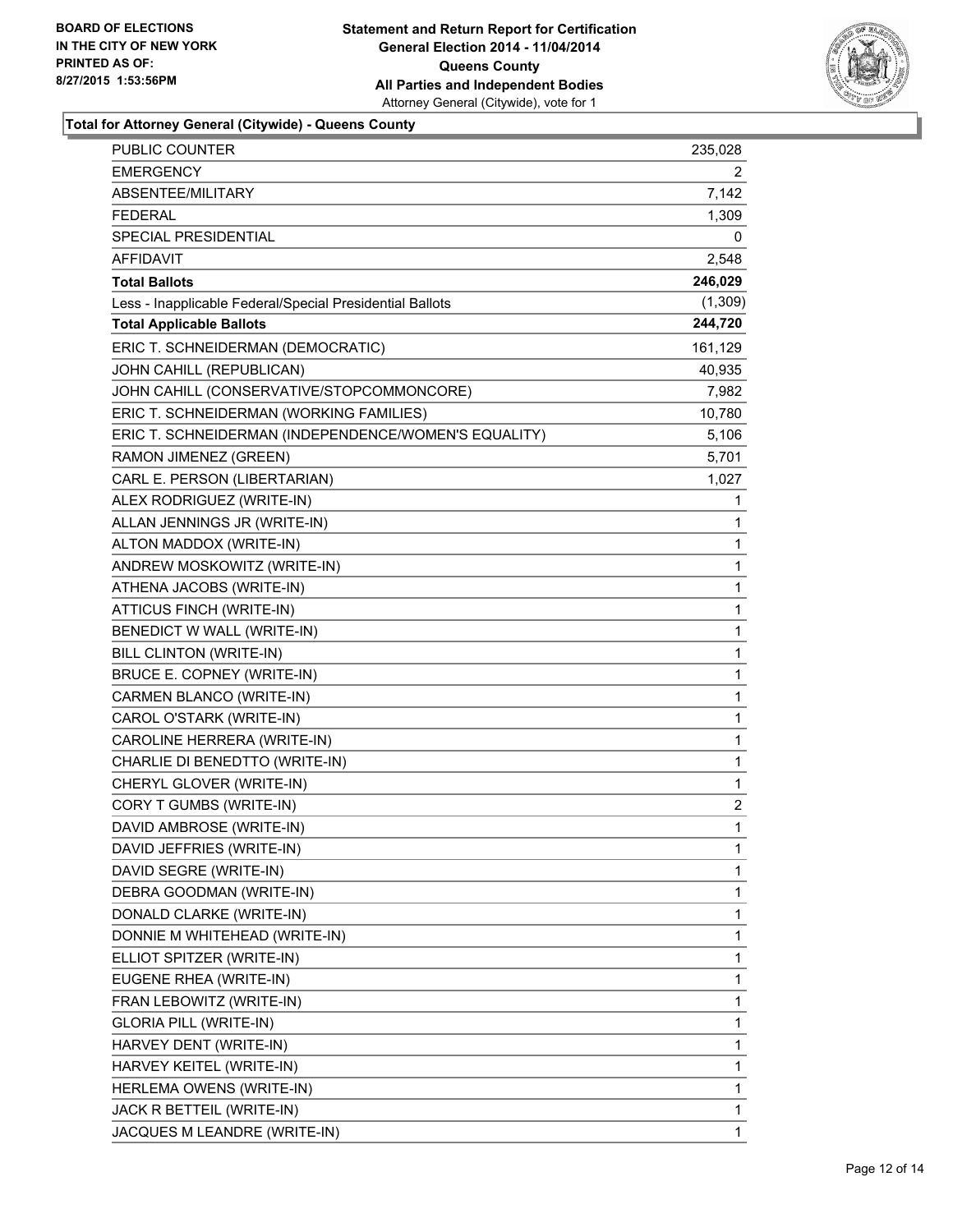

**Total for Attorney General (Citywide) - Queens County**

| JAMES BALDWIN (WRITE-IN)                  | 1              |
|-------------------------------------------|----------------|
| JAMES EARL JONES (WRITE-IN)               | 1              |
| JAMES GALBRAITA (WRITE-IN)                | 1              |
| <b>JASON GRABISCH (WRITE-IN)</b>          | 1              |
| JENNIFER CUMMINGHAM (WRITE-IN)            | 1              |
| JOE DOE (WRITE-IN)                        | 1              |
| JOHN RAMBO (WRITE-IN)                     | 1              |
| JOHN STRATAUDAKS (WRITE-IN)               | 1              |
| JOHN W. CRONIN (WRITE-IN)                 | 1              |
| JONATHAN LATTANZIO (WRITE-IN)             | 1              |
| JOSE L OCASIO (WRITE-IN)                  | 1              |
| JOSEPH MARTHONE (WRITE-IN)                | $\overline{c}$ |
| LANCE EUSTACHE (WRITE-IN)                 | 1              |
| LESLIE LEACH (WRITE-IN)                   | 1              |
| MARK J BIBLIS (WRITE-IN)                  | 1              |
| MARTIN JAMES HECK (WRITE-IN)              | 1              |
| MASSIMO MANCINI (WRITE-IN)                | 1              |
| MICHELLE OBAMA (WRITE-IN)                 | 1              |
| MUNIR AVERY (WRITE-IN)                    | 1              |
| MURTUZA QUAIZAR (WRITE-IN)                | 1              |
| NASI MIQADI (WRITE-IN)                    | 1              |
| OLIVER KOPULL (WRITE-IN)                  | 1              |
| PATTY YURBINER (WRITE-IN)                 | 1              |
| PETE DUNKOVIC (WRITE-IN)                  | 1              |
| RACHELLE WINOKUR (WRITE-IN)               | 1              |
| RANDY CREDICO (WRITE-IN)                  | 1              |
| RICHARD BUTLER (WRITE-IN)                 | 1              |
| RICK UNGER (WRITE-IN)                     | 1              |
| ROBERT DENIRO (WRITE-IN)                  | 1              |
| SCARLETT SUMMA (WRITE-IN)                 | 1              |
| STEPHEN GRAVES (WRITE-IN)                 | 1              |
| TAMEEK WILLIAMS (WRITE-IN)                | 2              |
| UNATTRIBUTABLE WRITE-IN (WRITE-IN)        | 39             |
| UNCOUNTED WRITE-IN PER STATUTE (WRITE-IN) | 3              |
| WALTER I. WACHIN (WRITE-IN)               | 1              |
| WILLIAM LABATE JR. (WRITE-IN)             | $\mathbf{1}$   |
| <b>Total Votes</b>                        | 232,769        |
| Unrecorded                                | 11,951         |